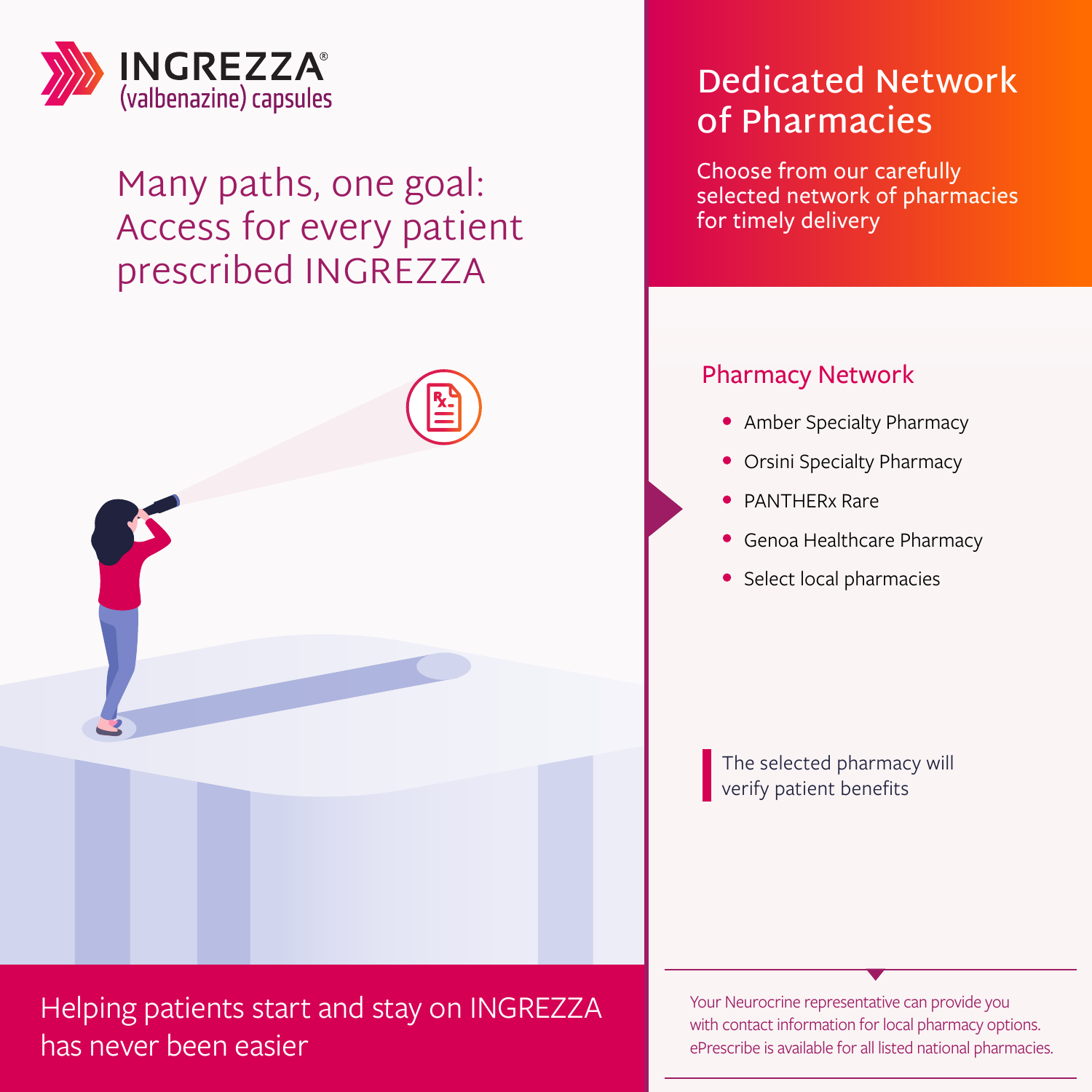### Prescribe INGREZZA Two ways to prescribe

#### Use the Treatment Form

- Enrolls patients into the INBRACE® Support Program
- Serves as their prescription for INGREZZA through one of the national specialty pharmacies (SPs)

**The INGREZZA Treatment Form** serves as an INGREZZA prescription



### ePrescribe

• ePrescribe to our dedicated network of pharmacies

To help ensure timely access and delivery, INGREZZA is available *only* through a select network of specialty and closed-door pharmacies

**INGREZZA®** 

(valbenazine) capsules



# Prior Authorizations (PAs)

PA requirements and documentation vary by health plan but may include:

• A diagnosis code

Navigate Access

 $\textsf{STEP}\ (\textsf{1}) \qquad \textsf{STEP}\ (\textsf{2}) \qquad \textsf{STEP}\ (1)$ 

- Rationale for use of alternative therapy
- Documented treatment failures
- Baseline Abnormal Involuntary Movement Scale (AIMS) scores and follow-up AIMS scores

### Help with PA Process

• The selected pharmacy will help you navigate the PA process

Contact one of our Regional Patient Access Managers (RPAMs) who are ready to help you navigate access to INGREZZA, including education on the PA process, an understanding of local payer coverage, and training on CoverMyMeds®

By streamlining the PA process, CoverMyMeds helps providers and pharmacists get patients the medication they need



#### INGREZZA coverage is approved for more than

**8 of 10 patients nationwide** 

## Support for Fulfillment

### **Delivery**

The selected SP will contact the patient to schedule shipment and collect applicable copays.

- The SP will arrange next-day shipping directly to patients at a location of their choosing
- If using a local pharmacy, that pharmacy will work with the patient to fill their prescription

### Managing Refills

The selected SP will contact the patient to schedule shipment for refills and collect applicable copays.

- Patients receive monthly calls from the SP to refill their prescriptions and schedule shipments
- When ePrescribing, you have the option to receive and respond to any refill requests the pharmacy sends
- Practices may find it helpful to note the SP in the patient's chart for future refills

Inform patients that the chosen SP may call for delivery or refill information and that it is important to answer the phone or return the call